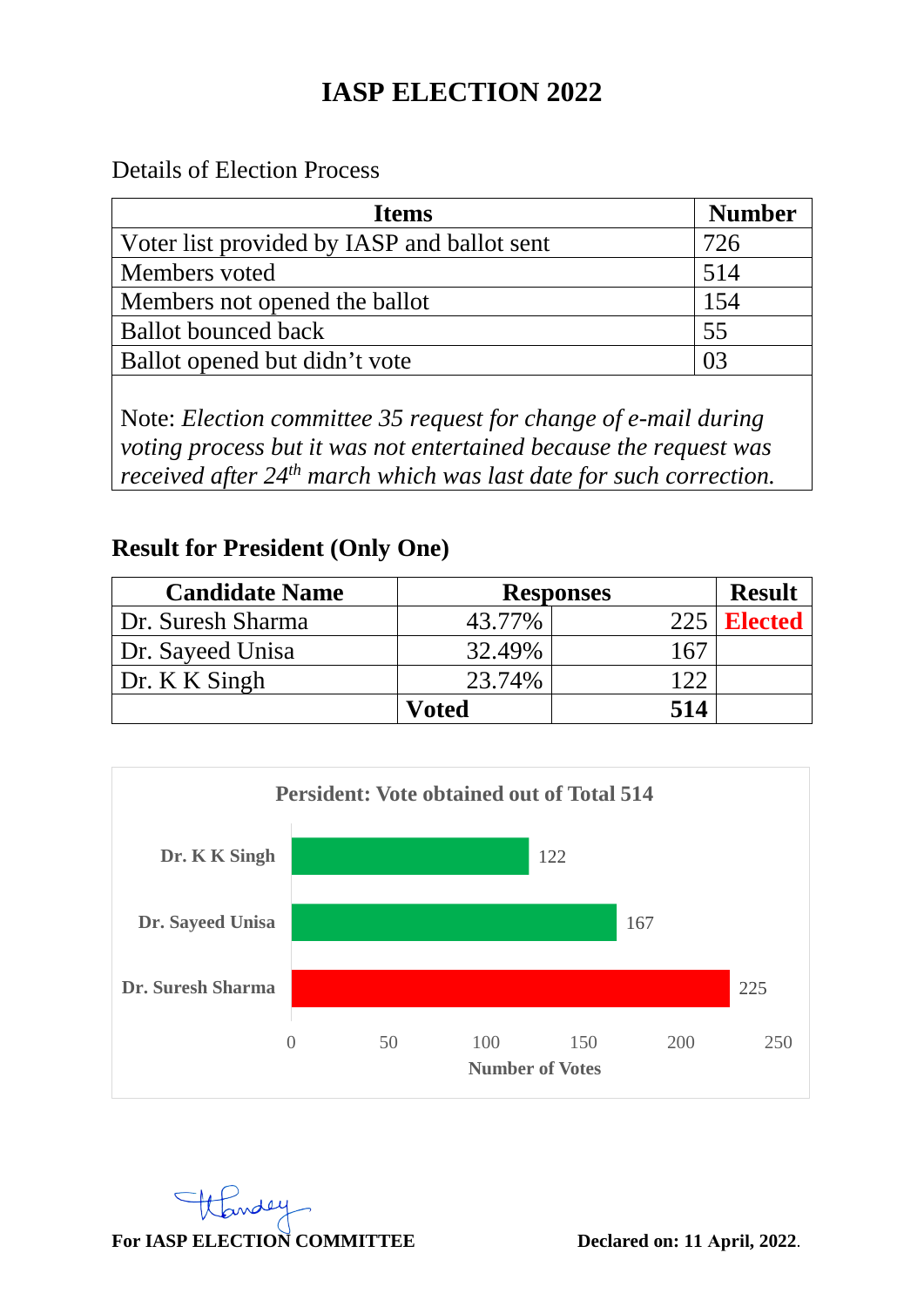## **IASP ELECTION 2022**

# **Result of Board of Trustee (Only Two)**

| <b>Candidate Name</b> | <b>Result</b>              |
|-----------------------|----------------------------|
| Diwakar Yaday         | <b>Elected Uncontested</b> |
| <b>Binod Singh</b>    | Elected Uncontested        |

## **Result of Executive Committee Member (Max-10)**

| <b>Rank</b>    | <b>Candidate name</b>     | <b>Responses</b> |     | <b>Result</b>  |
|----------------|---------------------------|------------------|-----|----------------|
|                | Dr. Usha Ram              | 54.09%           | 278 | <b>Elected</b> |
| $\overline{2}$ | Dr. Dilip Kumar           | 46.89%           | 241 | <b>Elected</b> |
| 3              | Dr. Jeetendra Yadav       | 44.75%           | 230 | <b>Elected</b> |
| 4              | Dr. D P Singh             | 44.55%           | 229 | <b>Elected</b> |
| 5              | Dr. Ajay Kumar Singh      | 43.97%           | 226 | <b>Elected</b> |
| 6              | Dr. Archana Muthye        | 42.80%           | 220 | <b>Elected</b> |
| 7              | Dr. Rajesh Kumar Chauhan  | 42.41%           | 218 | <b>Elected</b> |
| 8              | Dr. Anil Chandran S       | 42.22%           | 217 | <b>Elected</b> |
| 9              | Dr. Vijay Kumar Tiwari    | 41.63%           | 214 | <b>Elected</b> |
| 10             | Dr. Kunal Keshri          | 38.91%           | 200 | <b>Elected</b> |
| 11             | Dr. A G Khan              | 36.96%           | 190 |                |
| 12             | Dr. Dipanjali Haloi       | 32.88%           | 169 |                |
| 13             | Dr. Ravendra Kumar Sharma | 29.18%           | 150 |                |
| 14             | Dr. Brijesh Pratap Singh  | 28.99%           | 149 |                |
| 15             | Dr. A K Ravishankar       | 26.07%           | 134 |                |
| 16             | Dr. M K Agarwal           | 22.76%           | 117 |                |
|                |                           | <b>Voted</b>     | 514 |                |

Wandey

**For IASP ELECTION COMMITTEE Declared on: 11 April, 2022**.